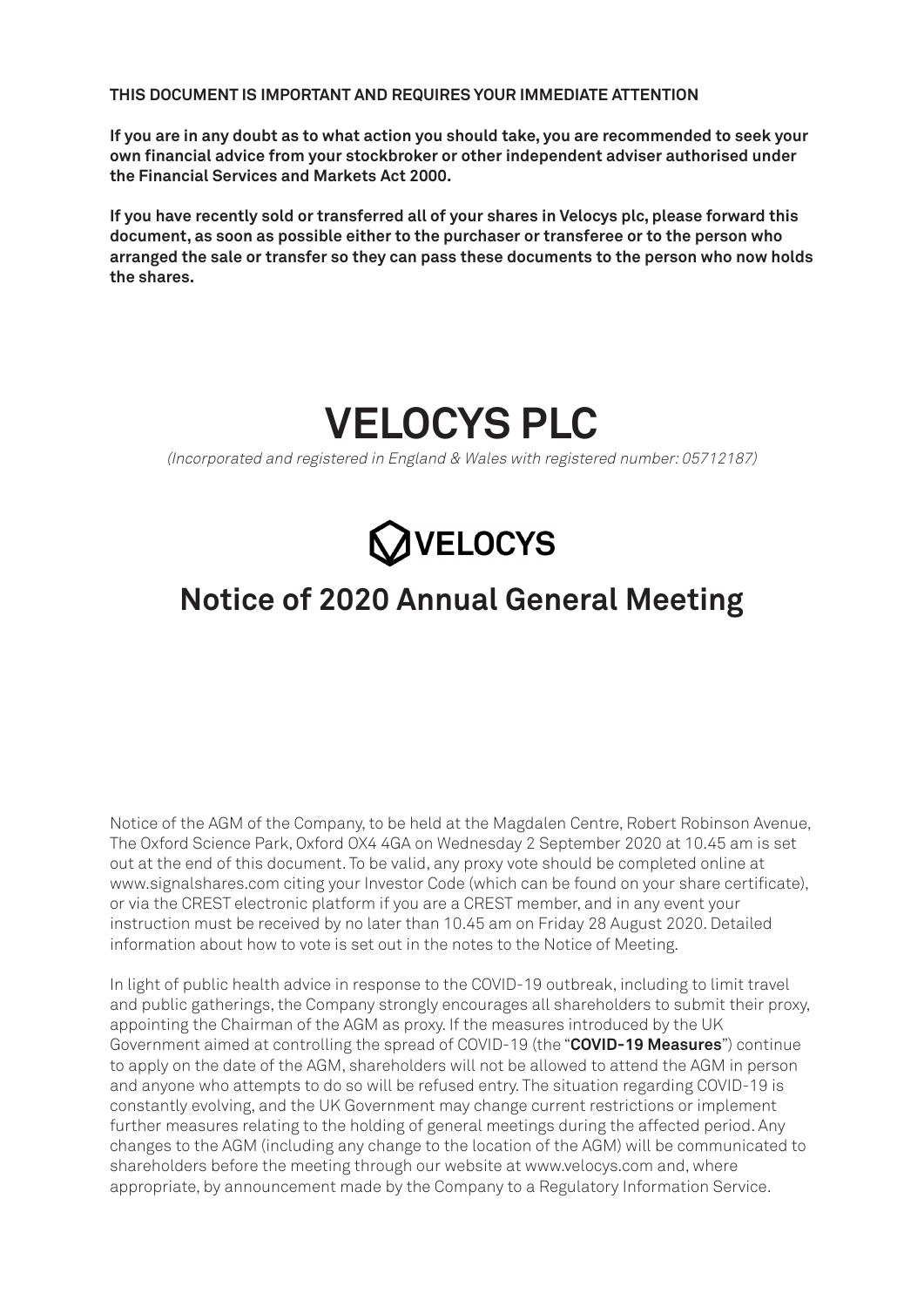## **Letter from the Chairman of the Company**

(Incorporated and registered in England & Wales with registered number: 05712187)

Philip Holland (Chairman) Magdalen Centre Henrik Wareborn (Chief Executive Officer) Robert Robinson Avenue Andrew Morris (Chief Financial Officer) The Oxford Science Park Sandy Shaw (Senior Independent Director) Oxford OX4 4GA Darran Messem (Non-Executive Director)

### **Directors:** Registered Office:

5 August 2020

To the holders of Ordinary Shares and for information purposes only, to holders of options under the Company's share option schemes.

Dear Shareholder,

#### **2020 Annual General Meeting**

I am writing to give you details of the resolutions to be proposed at the Company's 2020 AGM to be held at the Magdalen Centre, Robert Robinson Avenue, The Oxford Science Park, Oxford OX4 4GA on Wednesday 2 September 2020 at 10.45 am, and which are set out in the notice of AGM at the end of this document (the 'Notice').

Shareholders should read the contents of this document in conjunction with the audited financial statements of the Company for the financial year ended 31 December 2019, together with the reports of the directors and auditors thereon (the 'Accounts').

#### **The Board of Directors**

The Company's articles of association provide that directors are subject to election by shareholders at the first opportunity after their appointment. In addition, one third of directors are subject to retirement by rotation at each annual general meeting. The Board has agreed that, in line with best corporate governance practice, all directors should stand for reappointment at the 2020 AGM.

Biographical details of each of the directors proposed for reappointment are set out on the Company's web-site at www.velocys.com.

#### **Annual General Meeting**

The following resolutions will be proposed at the AGM:

#### **Ordinary resolutions**

Resolutions nos. 1 to 9 are to be proposed at the Meeting as ordinary resolutions (each requiring more than 50 per cent. of the votes cast to be in favour of the resolution in order for it to be passed), as follows:

#### **Resolution no. 1 – Report and Accounts**

To receive, consider and adopt the annual accounts of the Company as at 31 December 2019 and the directors' and auditors' reports thereon (resolution no. 1);

To re-elect the following directors who retire in accordance with the provisions of the UK Corporate Governance Code and, being eligible, offer themselves for election;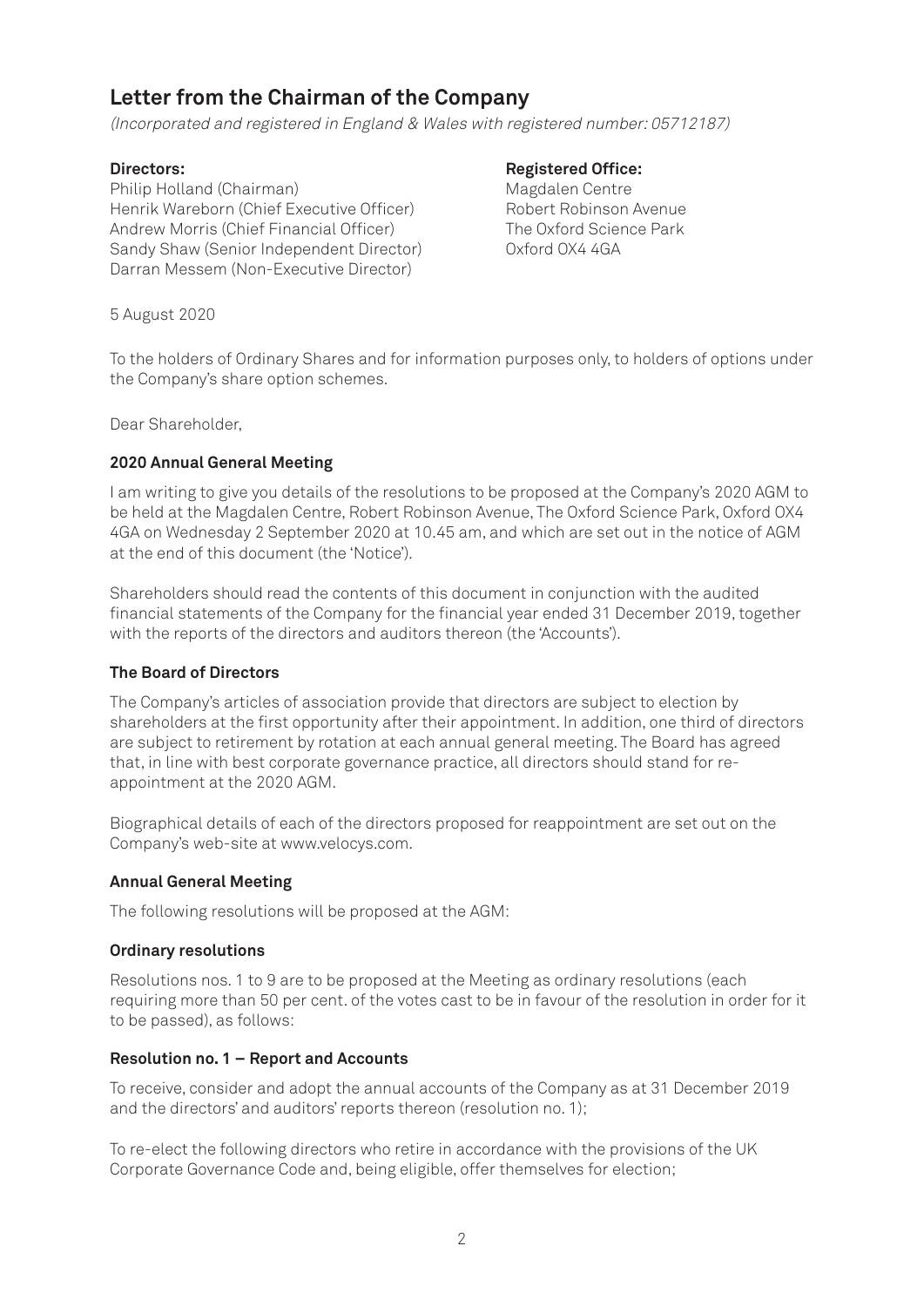#### **Resolution no. 2 – Re-election of director**

To re-elect Philip Holland, who retires as a director and being eligible, offers himself for re-election as a director at the AGM (resolution no. 2);

#### **Resolution no. 3 – Re-election of director**

To re-elect Henrik Wareborn, who retires as a director and, being eligible, offers himself for re-election as a director at the AGM (resolution no. 3);

#### **Resolution no. 4 – Re-election of director**

To re-elect Andrew Morris, who retires as a director and, being eligible, offers himself for re-election as a director at the AGM (resolution no. 4);

#### **Resolution no. 5 – Re-election of director**

To re-elect Sandy Shaw, who retires as a director and, being eligible, offers herself for re-election as a director at the AGM (resolution no. 5);

#### **Resolution no. 6 – Re-election of director**

To re-elect Darran Messem, who retires as a director and being eligible, offers himself for re- election as a director at the AGM (resolution no. 6);

#### **Resolution no. 7 – Re-appointment of auditors**

To re-appoint PricewaterhouseCoopers LLP as auditors of the Company (resolution no. 7);

#### **Resolution no. 8 – Determination of auditors' remuneration**

To authorise the directors to fix the auditors' remuneration (resolution no. 8); and

#### **Resolution no. 9 – Authority of directors to allot shares**

Resolution no. 9 will be proposed as an ordinary resolution to authorise the directors to allot Equity Securities (as defined in the Company's articles of association) up to a maximum aggregate nominal amount of £3,510,394.99 (representing approximately 33% of the total ordinary share capital of the Company presently in issue). This authority replaces the authority granted on 12 June 2019 and will expire on 30 November 2021 or at the conclusion of the next AGM, whichever is the earlier.

#### **Special Resolutions**

Resolutions nos. 10 and 11 are to be proposed at the Meeting as special resolutions (each requiring at least 75 per cent. of the votes cast to be in favour of the resolution in order for it to be passed), as follows:

#### **Resolution no. 10 – Renewal of authority of directors to allot shares for cash disapplying statutory pre-emption rights**

Resolution no. 10 will be proposed as a special resolution to empower the directors to issue Equity Securities on a non pre-emptive basis up to a maximum aggregate nominal value of £1,595,634.09 (representing approximately 15 per cent. of the total ordinary share capital of the Company presently in issue). This will enable the directors, at their discretion, to allot a limited number of equity securities (or treasury shares) for cash and also provide the directors with greater flexibility to take advantage of business opportunities as they arise.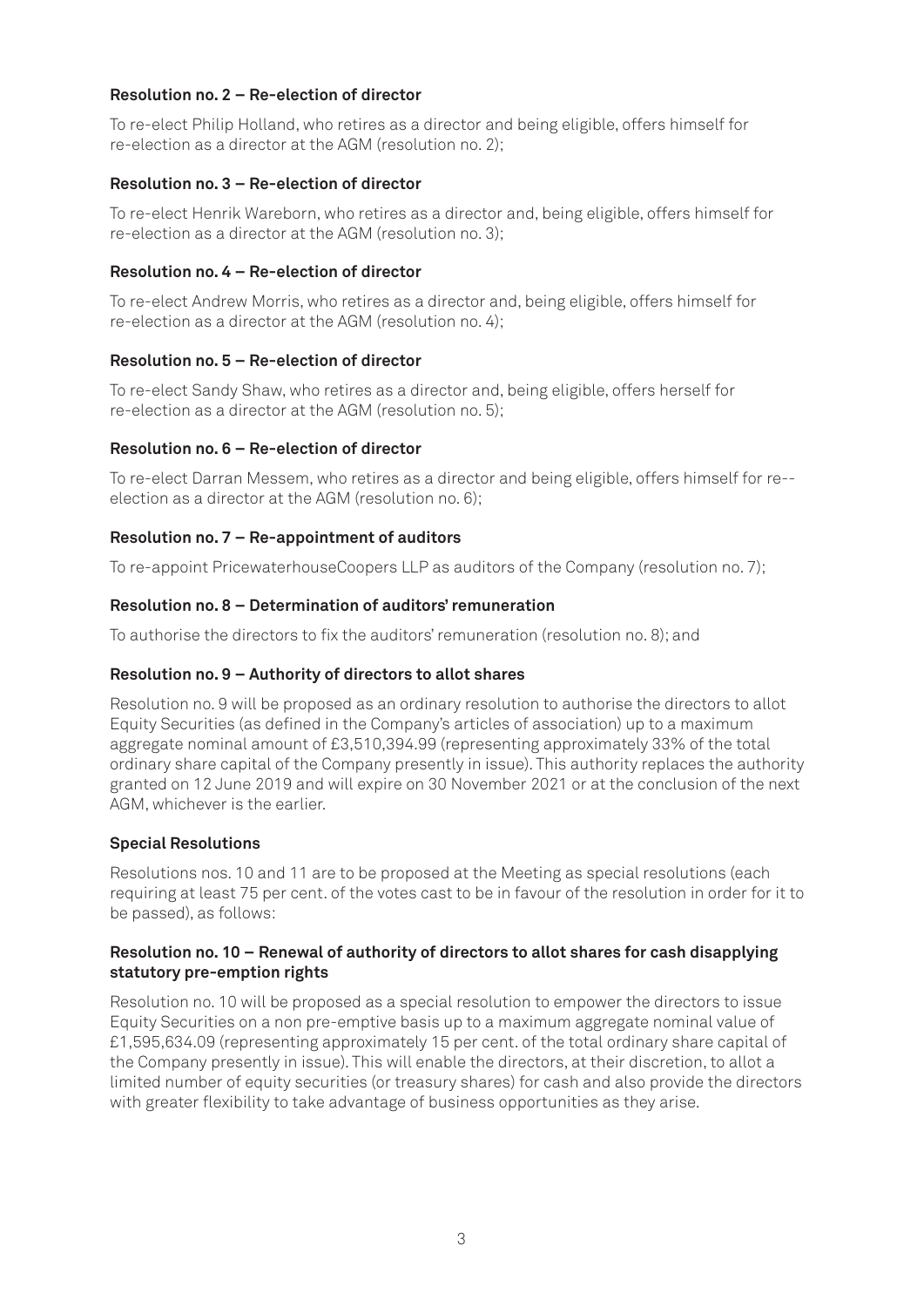#### **Resolution no. 11 – Authority to purchase own shares**

Resolution no.11 will be proposed as a special resolution to authorise the Company to purchase up to 106,375,606 of its own Ordinary Shares in the market, representing 10 per cent. of the current issued ordinary share capital of the Company, at a price of not less than the nominal value of the Ordinary Shares and not more than the amount equal to 5 per cent. above the average of the middle market quotations of the Ordinary Shares as derived from the London Stock Exchange for the five business days immediately preceding the day on which the Ordinary Share is contracted to be purchased. If approved, this authority will expire at the conclusion of next year's AGM.

The directors have no present intention of making such purchases, but it is considered to be prudent to have this authority so as to be able to act at short notice if circumstances change. The authority would, however, only be exercised if the directors believe that to do so would result in an increase in earnings per share and would be in the best interests of shareholders generally.

Options over an aggregate of 56,670,695 Ordinary Shares in the Company were outstanding as at 5 August 2020 representing 5.33 per cent. of the Company's issued ordinary share capital at that date and which would represent 5.92 per cent of the Company's issued ordinary share capital if the authority proposed at the AGM to buy back 106,375,606 Ordinary Shares was exercised in full (and all of the repurchased shares were cancelled).

The resolution will also permit the Company to purchase its own shares to hold as treasury shares rather than cancelling them. The treasury shares can be subsequently cancelled, sold for cash or used to satisfy share awards granted under employee share award schemes and would therefore provide the Company with additional flexibility in the management of its capital base. As at 5 August 2020, the Company did not hold any of its Ordinary Shares as treasury shares.

The directors would consider holding as treasury shares any shares which the Company purchases pursuant to the authority proposed to be granted by resolution no. 11. In relation to any repurchased shares held in treasury however, unless such shares are subsequently cancelled, earnings per share will only be increased on a temporary basis until such time as the shares are subsequently sold out of treasury.

#### **Action to be taken**

You are requested to complete and lodge your proxy vote online at www.signalshares.com citing your Investor Code (which can be found on your share certificate), or via the CREST electronic platform if you are a CREST member, but in any event your instruction must be received by no later than 10.45 am on Friday 28 August 2020. Detailed information about how to vote is set out in the notes to the Notice of Meeting. Unless the Proxy Vote is lodged by this date and time, the Proxy Vote will be invalid.

The COVID-19 Measures prohibit, among other things, certain public gatherings. The AGM has been arranged on the assumption that the COVID-19 Measures continue to apply at the date of the AGM. As a result, the AGM is expected to be held in a format different to that of previous meetings, while still allowing for shareholders to exercise their voting rights.

It is currently intended that the AGM will be held with only the minimum number of shareholders or proxies present as required to form a quorum under the Company's articles of association, and who are essential for the business of the AGM to be conducted. The attendance of any additional shareholder, proxy or corporate representative is not permitted under the COVID-19 Measures. In light of the COVID-19 Measures, which are expected to remain in force at the time of the AGM, no shareholder, proxy or corporate representative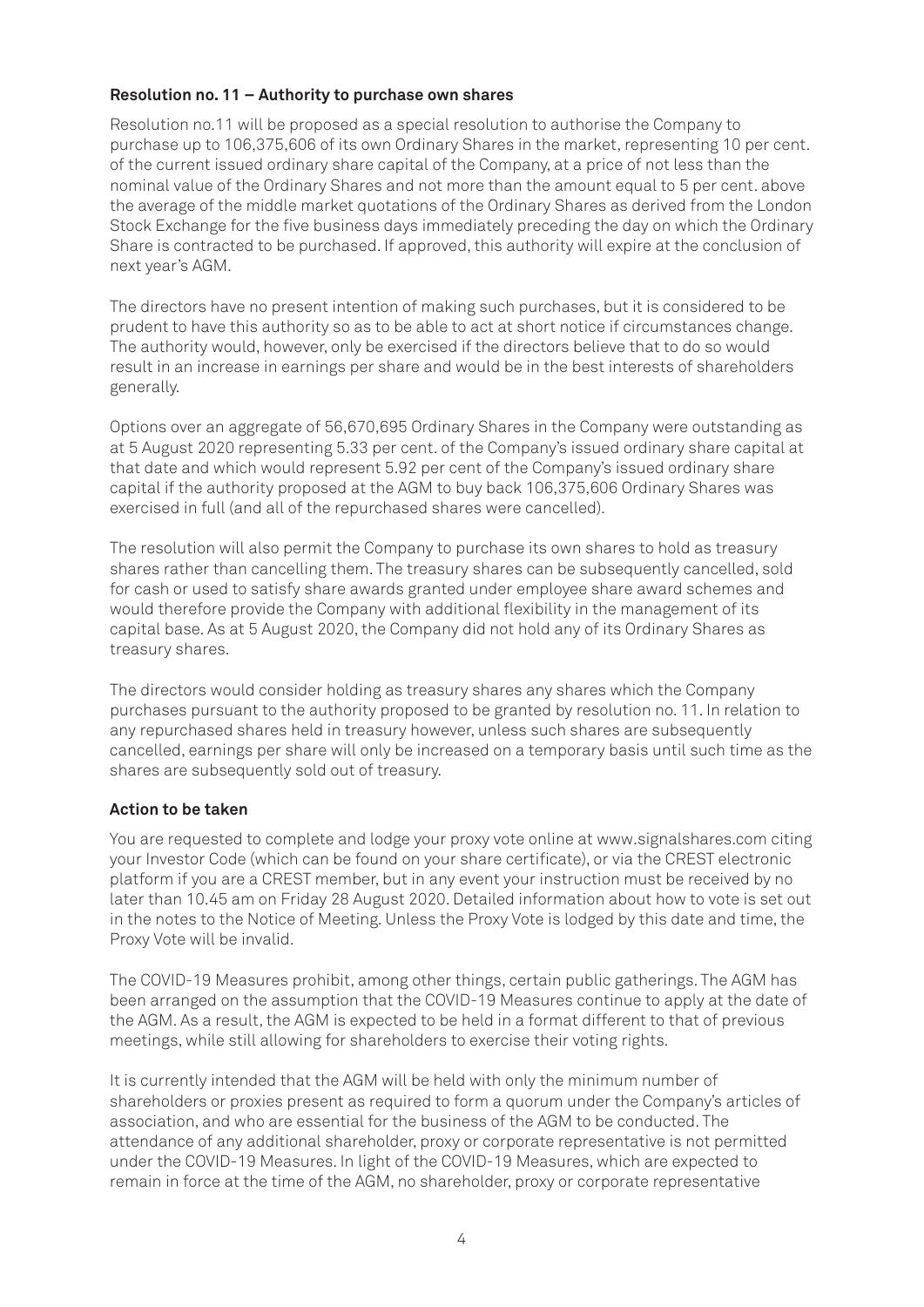should attend the AGM in person, as doing so would be in breach of the COVID-19 Measures and potentially unsafe for them or the limited number of other persons in attendance. If the COVID-19 Measures continue to apply at the date of the AGM, the Chairman of the AGM will exercise his powers to exclude any person who attempts to attend the AGM, and they will not be permitted entry to the location of the AGM.

The situation regarding COVID-19 is constantly evolving, and the UK Government may change current restrictions or implement further measures relating to the holding of general meetings during the affected period. Any changes to the AGM (including any change to the location of the AGM) will be communicated to shareholders before the meeting through our website at www.velocys.com and, where appropriate, by announcement made by the Company to a Regulatory Information Service.

In light of the COVID-19 Measures, the Company strongly encourages all shareholders to submit their proxy, appointing the Chairman of the AGM as proxy. Only the formal business of the Resolutions will be carried out at the AGM and no update will be provided. Should a shareholder have a question that they would have raised at the AGM, the Company asks that it be sent to info@velocys.com.

#### **Recommendation**

The directors consider the resolutions to be proposed at the AGM are in the best interests of the Company and the shareholders as a whole. Consequently, the directors unanimously recommend that you vote in favour of the Resolutions to be proposed at the AGM as they intend to do in respect of their own beneficial holdings which in aggregate amount to 5,153,804 Ordinary Shares in the Company, representing 0.48 per cent. of the Company's current issued ordinary share capital and of the votes that could be cast at the AGM.

Yours faithfully,

**Philip Holland** Chairman 5 August 2020

#### **Registered Office:**

Magdalen Centre Robert Robinson Avenue The Oxford Science Park Oxford OX4 4GA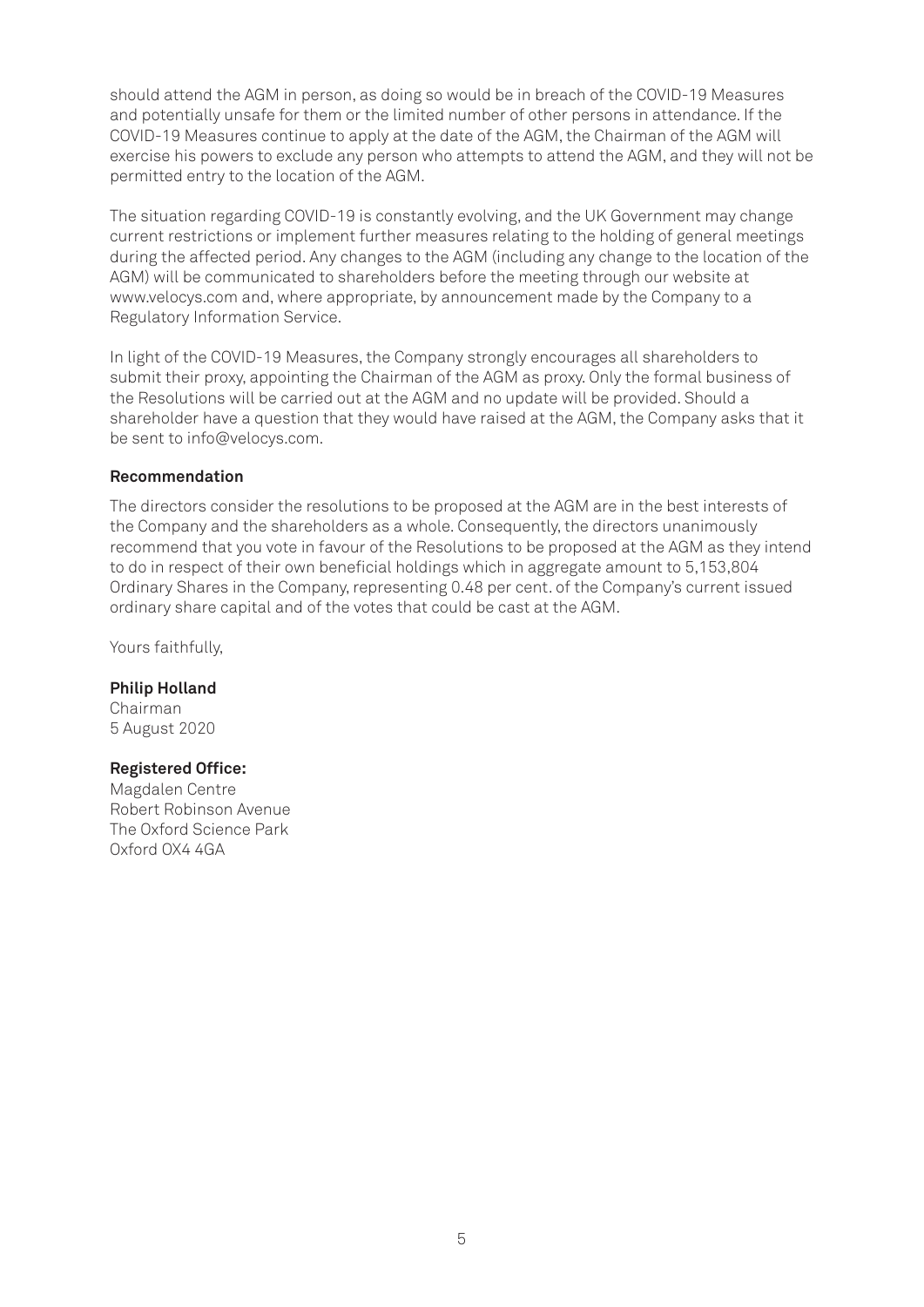## **Velocys plc**

(Incorporated and registered in England & Wales with registered number: 05712187)

**NOTICE IS HEREBY GIVEN THAT** the **ANNUAL GENERAL MEETING** ("**AGM**") of the Company will be held at the Magdalen Centre, Robert Robinson Avenue, The Oxford Science Park, Oxford OX4 4GA on Wednesday 2 September 2020 at 10.45 am to consider and, if thought fit, pass the following resolutions. Resolutions nos. 1 to 9 will be proposed as ordinary resolutions and resolutions nos. 10 and 11 will be proposed as special resolutions.

#### **As ORDINARY BUSINESS**

#### **Ordinary resolutions**

- 1. To receive, consider and adopt the annual accounts of the Company as at 31 December 2019 and the directors' and auditors' reports thereon.
- 2. To re-elect Philip Holland (Company Chairman and Chairman of the Nomination Committee) as a director of the Company.
- 3. To re-elect Henrik Wareborn (Executive Director and Chief Executive Officer) as a director of the Company.
- 4. To re-elect Andrew Morris (Executive Director and Chief Financial Officer) as a director of the Company.
- 5. To re-elect Sandy Shaw (Senior Independent Director, Chair of the Remuneration Committee and a member of the Audit and Nomination Committees) as a director of the Company.
- 6. To re-elect Darran Messem (Non-Executive Director, Chairman of the Audit Committee and a member of the Remuneration and Nomination Committees) as a director of the Company.
- 7. To re-appoint PricewaterhouseCoopers LLP as auditors of the Company to hold office from the conclusion of the AGM until the conclusion of the next general meeting of the Company at which accounts are laid.
- 8. To authorise the directors of the Company to fix the remuneration of the auditors.

#### **As SPECIAL BUSINESS**

#### **Ordinary resolution**

- 9. That
	- (a) the directors of the Company be and are hereby generally and unconditionally authorised for the purposes of section 551 of the Companies Act 2006 (the "**Act**") to allot shares in the Company or to grant rights to subscribe for or to convert any security into shares in the Company ("**Rights**") up to an aggregate nominal amount of £3,510,394.99 (representing approximately 33 per cent. of the Company's issued ordinary share capital at the date of posting of this notice) such authority to expire, unless sooner revoked or altered by the Company in general meeting, on 30 November 2021 or at the conclusion of the next annual general meeting of the Company in 2021 (whichever is the earlier) and provided further that the Company may before the expiry of this authority make an offer or agreement which would or might require shares to be allotted or Rights to be granted after the expiry of this authority and the directors may allot shares or grant Rights in pursuance of any such offer or agreement as if the authority conferred hereby had not expired; and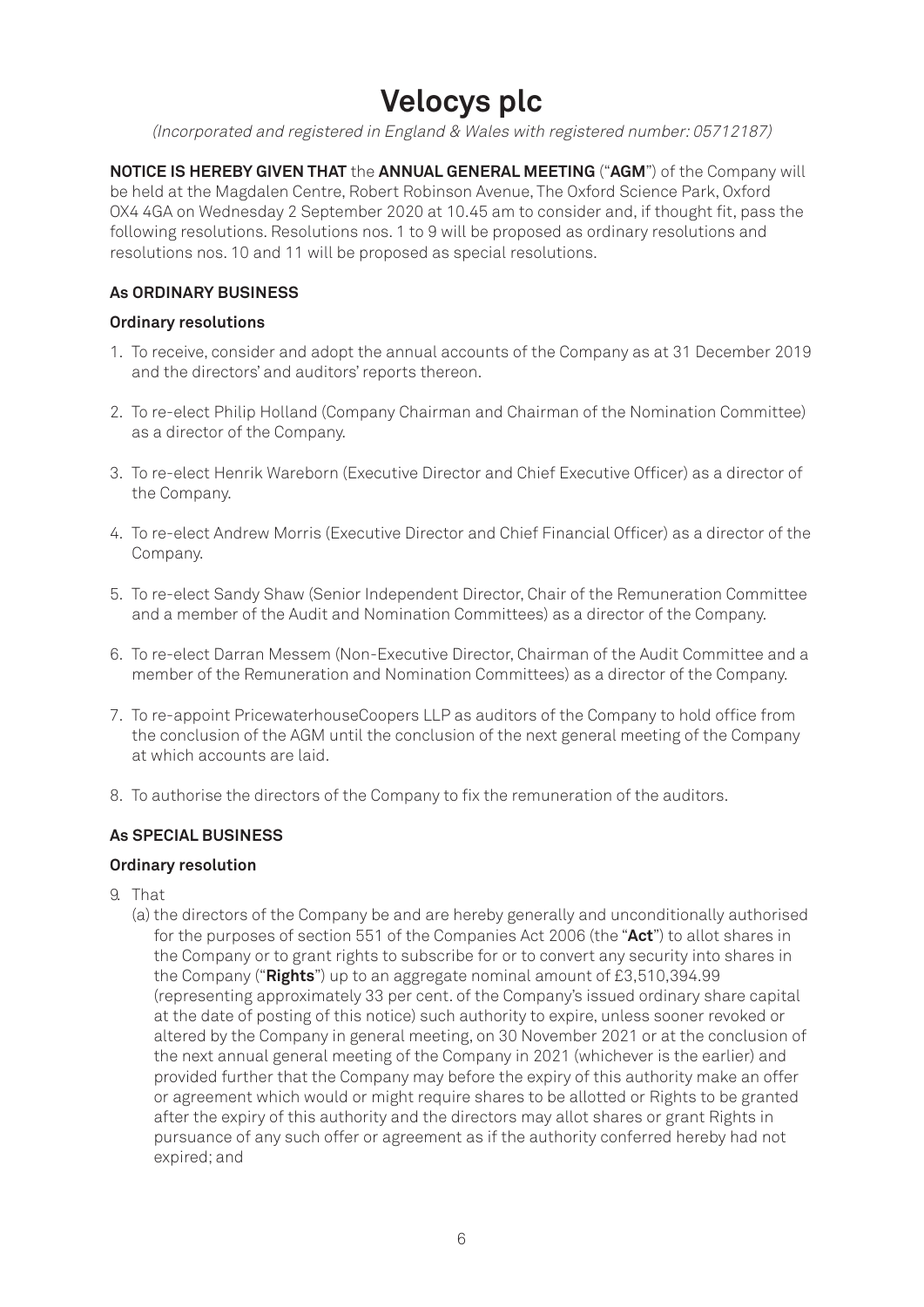(b) all other authorities conferred on the directors prior to the date of passing of this resolution to allot equity securities are hereby revoked save to the extent that such authorities have been utilised or agreed to be utilised.

#### **Special resolution**

- 10. That pursuant to the authority conferred by resolution numbered 9 being passed, the directors be and they are empowered pursuant to section 570 of the Act to allot equity securities (within the meaning of section 560 of the Act) wholly for cash pursuant to the authority conferred by the previous resolution as if sub-section (1) of Section 561 of the Act did not apply to any such allotment, provided that this power shall be limited to the allotment of equity securities:
	- (a) in connection with an offer of such securities by way of rights to holders of ordinary shares of 1p each in the capital of the Company ("**ordinary shares**") in proportion (as nearly as may be practicable) to their respective holdings of such shares, but subject to such exclusions or other arrangements as the directors may deem necessary or expedient in relation to fractional entitlements or any legal or practical problems under the laws of any territory, or the requirements of any regulatory body or stock exchange; and
	- (b) otherwise than pursuant to sub-paragraph (a) above up to an aggregate nominal amount of £1,595,634.09 (representing 15% of the Company's issued ordinary share capital at the date of posting this notice),

and shall expire on 30 November 2021 or at the conclusion of the next annual general meeting of the Company in 2021 (whichever is the earlier), and provided further that the Company may before the expiry of this authority make an offer or agreement which would or might require relevant securities to be allotted after the expiry of this authority and the directors may allot equity securities in pursuance of any such offer or agreement as if the authority conferred hereby had not expired.

This power applies in relation to a sale of shares which is an allotment of equity securities by virtue of section 560 (3) of the Act as if in the first paragraph of this resolution the words "pursuant to the authority conferred by resolution numbered 9 being passed" were omitted.

#### **Special resolution**

- 11. That the Company be and is generally and unconditionally authorised for the purposes of section 701 of the Act to make one or more market purchases (within the meaning of section 693(4) of the Act) on the AIM market of the London Stock Exchange of its ordinary shares provided that:
	- (a) the maximum aggregate number of ordinary shares authorised to be purchased is 106,375,606 (representing 10% of the Company's issued ordinary share capital at the date of posting of this notice);
	- (b) the minimum price which may be paid for such shares is 1p per ordinary share;
	- (c) the maximum price which may be paid for an ordinary share shall not be more, at the time of purchase, than the amount equal to 105 per cent. of the average of the middle market quotations for an ordinary share as derived from the London Stock Exchange for the five business days immediately preceding the date on which the ordinary share is purchased;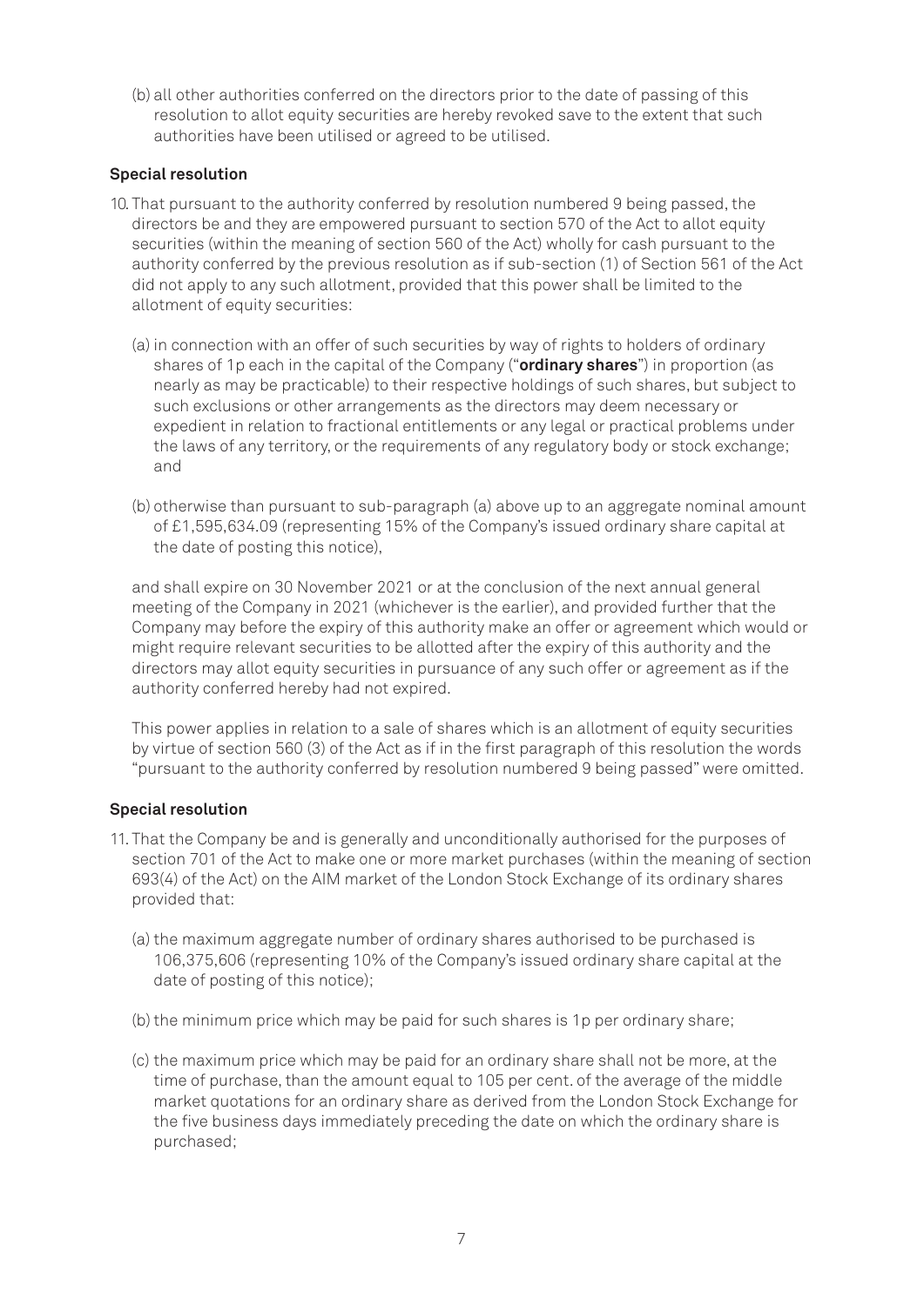- (d) unless previously renewed, varied or revoked, the authority conferred shall expire at the conclusion of the next annual general meeting of the Company in 2021; and
- (e) the Company may make a contract or contracts to purchase ordinary shares under the authority conferred prior to the expiry of such authority which will or may be executed wholly or partly after the expiry of such authority and may make a purchase of ordinary shares in pursuance of any such contract or contracts, as if such authority had not expired.

#### **By order of the Board**

Jeremy Gorman FCA **Secretary** 5 August 2020

#### **Registered Office:**

Magdalen Centre Robert Robinson Avenue The Oxford Science Park Oxford OX4 4GA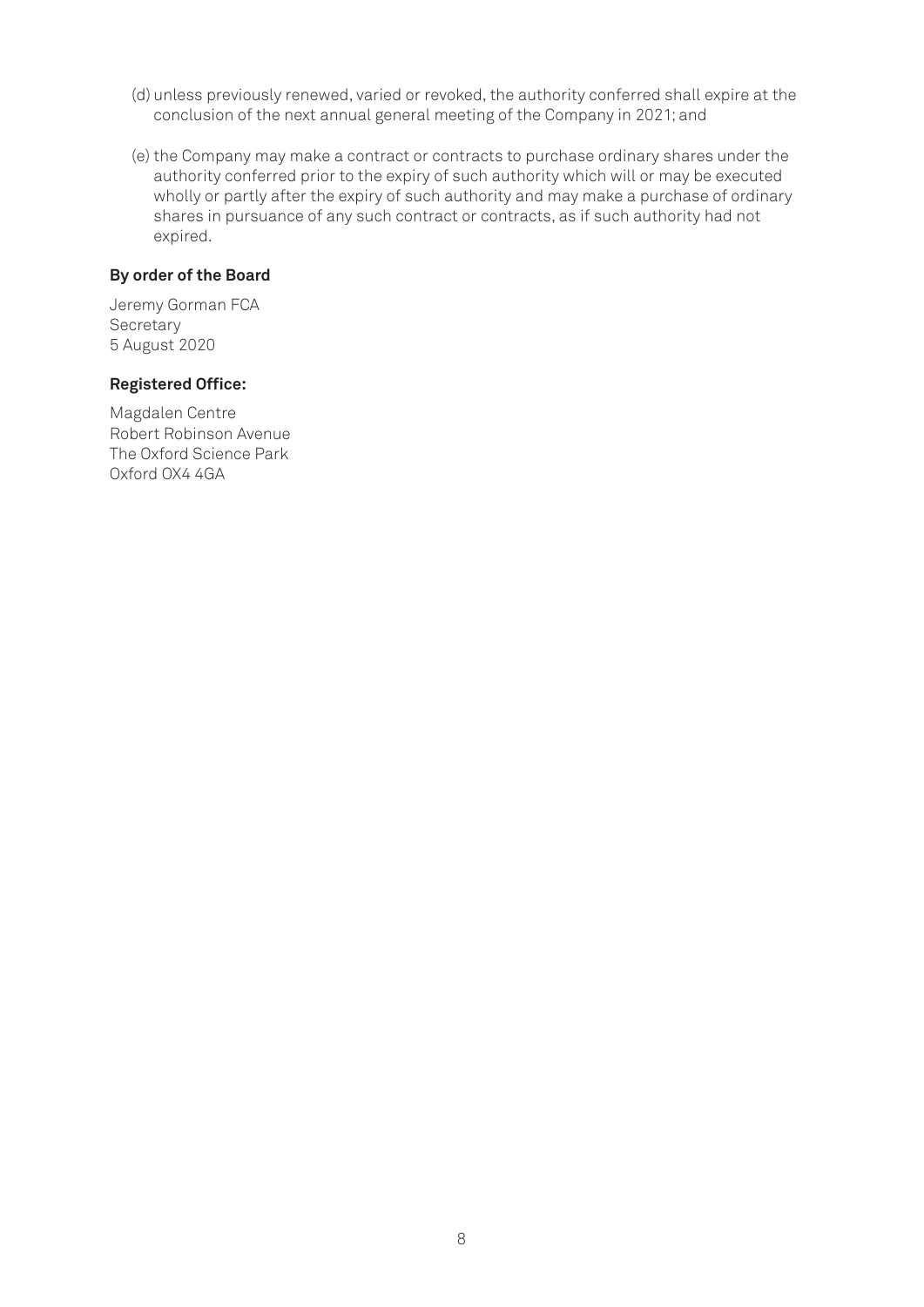#### **Notes:**

#### **IMPORTANT NOTICE RE COVID-19**

**In light of the UK Government's health advice in response to the COVID-19 outbreak, including to limit travel and public gatherings wherever possible, the Company strongly encourages all shareholders to submit their proxy, appointing the Chairman of the AGM as proxy. Only the formal business of the Resolutions will be carried out at the meeting and no update will be provided. The AGM has been arranged on the assumption that the COVID-19 Measures will continue to apply at the date of the AGM. As a result, the AGM will be held as a closed meeting, while still allowing for shareholders to exercise their voting rights. Unless notified otherwise after publication of the Notice of AGM, no shareholder, proxy or corporate representative (other than those required for a quorum to exist) should attend the AGM in person, as doing so would be in breach of the COVID-19 Measures and potentially unsafe for them or the limited number of other persons in attendance. The Chairman of the AGM will exercise his powers to exclude any person who attempts to attend the AGM, and they will not be permitted entry to the location of the AGM. The situation regarding COVID- 19 is constantly evolving, and the UK Government may change current restrictions or implement further measures relating to the holding of general meetings during the affected period. Any changes to the AGM (including any change to the location of the AGM) will be communicated to shareholders before the meeting through our website at www.velocys.com and, where appropriate, by announcement made by the Company to a Regulatory Information Service.**

1. A member of the Company entitled to attend, speak and vote at a general meeting of the Company is entitled to appoint a proxy to attend, speak and vote instead of him or her. A proxy need not be a member of the Company and completion of a proxy appointment in and of itself does not preclude a member from subsequently attending and voting at the meeting in person if he or she so wishes. However, pursuant to the COVID-19 Measures, certain public gatherings are prohibited. The AGM has been arranged on the assumption that the COVID-19 Measures continue to apply at the date of the AGM. As a result, the AGM is expected to be held in a format different to that of previous meetings, while still allowing for shareholders to exercise their voting rights. No shareholder, proxy or corporate representative (other than those required for a quorum to exist) should attend the AGM in person, as doing so would be in breach of the COVID-19 Measures and potentially unsafe for them or the limited number of other persons in attendance. If the COVID-19 Measures continue to apply on the date of the AGM, the Chairman of the AGM will exercise his powers to exclude any person who attempts to attend the AGM, and they will not be permitted entry to the location of the AGM.

You can vote either:

- by logging on to www.signalshares.com and following the instructions;
- in the case of CREST members, by utilising the CREST electronic proxy appointment service in accordance with the procedures set out below.

In order for a proxy appointment to be valid, a valid proxy must be completed online at www.signalshares.com or through the CREST electronic proxy appointment service, or a hard copy form of proxy must by validly completed. In each case, the proxy appointment must be received by Link Asset Services at 34 Beckenham Road, Beckenham, Kent, BR3 4ZF by 10.45 am on Friday 28 August 2020. If you need help with voting online, or require a paper proxy form, please contact our Registrar, Link Asset Services, on 0371 664 0391 or email Link at enquiries@linkgroup.co.uk. Calls are charged at the standard geographic rate and will vary by provider. Calls outside the United Kingdom will be charged at the applicable international rate. Link are open between 09:00 – 17:30 (BST), Monday to Friday excluding public holidays in England and Wales.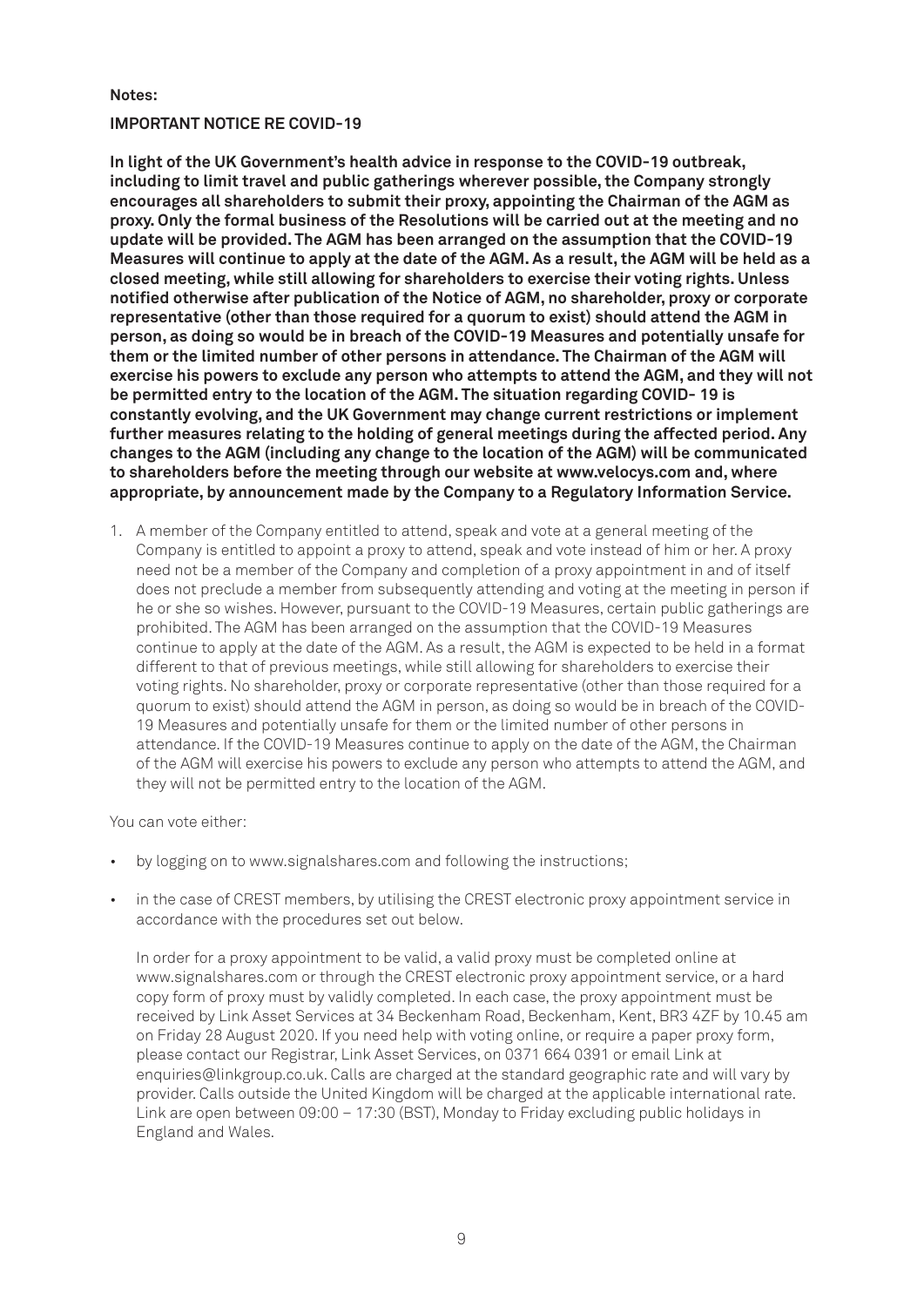- 2. **Appointment of proxies using hard copy form.** If you require a paper proxy form, please contact our Registrar, Link Asset Services on 0371 664 0391 or email Link at enquiries@linkgroup.co.uk. Calls are charged at the standard geographic rate and will vary by provider. Calls outside the United Kingdom will be charged at the applicable international rate. Link are open between 09:00 – 17:30 (BST), Monday to Friday excluding public holidays in England and Wales. The paper proxy form should be completed and returned as soon as possible and, in any event, so as to reach the Company's registrars at Link Asset Services, PXS 1, 34 Beckenham Road, Beckenham, Kent BR3 4ZF **no later than 10.45 am on Friday 28 August 2020**.
- 3. **Appointment of proxies electronically.** You may submit your proxy electronically using the Share Portal service at www.signalshares.com. If not already registered for the Share Portal, you will need your Investor Code which is stated on your share certificate. The proxy appointment and instructions should reach the Company's registrars by the latest time for receipt of proxy appointments specified in note 1. You are advised to read the terms and conditions of use carefully.
- 4. **CREST electronic proxy appointment service.** CREST members who wish to appoint a proxy or proxies through the CREST electronic platform may do so for the meeting and any adjournment(s) thereof by utilising the procedures described in the CREST Manual. CREST personal members or other CREST sponsored members, and those CREST members who have appointed a voting service provider(s), should refer to their CREST sponsor or voting service provider(s), who will be able to take the appropriate action on their behalf.

In order for a proxy appointment made by means of CREST to be valid, the appropriate CREST message (a 'CREST Proxy Instruction') must be properly authenticated in accordance with Euroclear's specifications and must contain the information required for such instructions, as described in the CREST Manual (available via www.euroclear.com/CREST). The message must, in order to be valid, (regardless of whether it constitutes the appointment of a proxy or an amendment to the instruction given to a previously appointed proxy) be transmitted so as to be received by the issuer's agent (ID RA10) by the latest time for receipt of proxy appointments specified in note 1. For this purpose, the time of receipt will be taken to be the time (as determined by the timestamp applied to the message by the CREST Applications Host) from which the issuer's agent is able to retrieve the message by enquiry to CREST in the manner prescribed by CREST. After this time any change of instructions to a proxy appointed through CREST should be communicated to him or her by other means.

CREST members and, where applicable, their CREST sponsors or voting service providers should note that Euroclear does not make available special procedures in CREST for any particular messages. Normal system timings and limitations will therefore apply in relation to the input of CREST Proxy Instructions. It is the responsibility of the CREST member concerned to take (or, if the CREST member is a CREST personal member or sponsored member or has appointed a voting service provider(s), to procure that his or her CREST sponsor or voting service provider(s) take) such action as shall be necessary to ensure that a message is transmitted by means of the CREST system by any particular time. In this connection, CREST members and, where applicable, their CREST sponsors or voting service providers are referred, in particular, to those sections of the CREST Manual concerning practical limitations of the CREST system and timings.

The Company may treat as invalid a CREST Proxy Instruction in the circumstances set out in Regulation 35(5)(a) of the Uncertificated Securities Regulations 2001.

To revoke a proxy instruction, you will need to inform the Company by sending a signed hard copy notice clearly stating your intention to revoke your proxy appointment to Link Asset Services PXS 1, 34 Beckenham Road, Beckenham, Kent BR3 4ZF. In the case of a member which is a company, the revocation notice must be executed under its common seal or signed on its behalf by an officer of the company or an attorney of the company. Any power of attorney or any other authority under which the revocation is signed (or a duly certified copy of such power or authority) must be included with the revocation notice. The revocation notice must be received